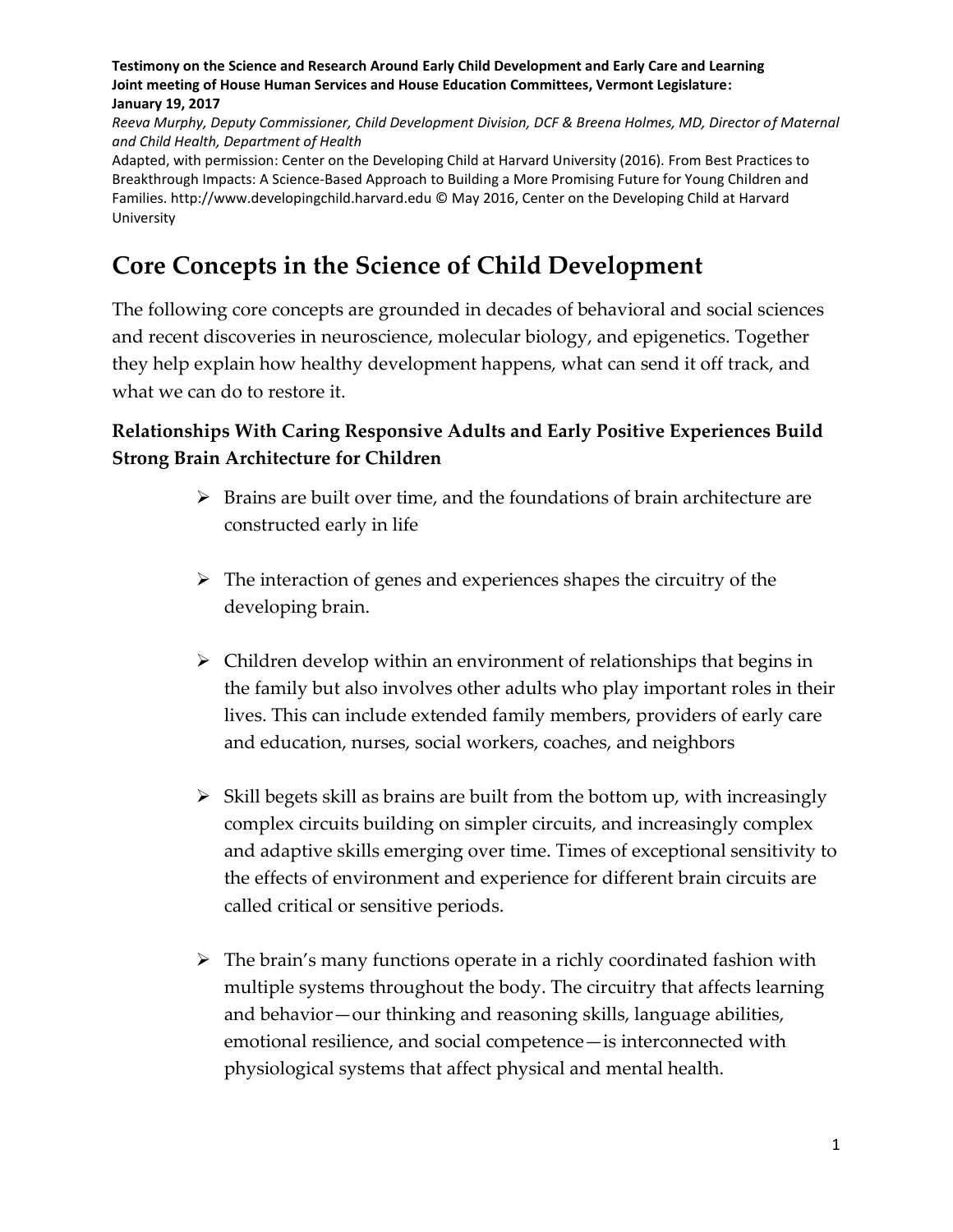*Reeva Murphy, Deputy Commissioner, Child Development Division, DCF & Breena Holmes, MD, Director of Maternal and Child Health, Department of Health*

Adapted, with permission: Center on the Developing Child at Harvard University (2016). From Best Practices to Breakthrough Impacts: A Science-Based Approach to Building a More Promising Future for Young Children and Families. http://www.developingchild.harvard.edu © May 2016, Center on the Developing Child at Harvard University

**Significant Stress from Ongoing Hardship or Threat (e.g., exposure to violence, extreme poverty, neglect or maltreatment) Disrupts the Biological Foundations of Learning, Behavior, and Health, With Lifelong Consequences**

- $\triangleright$  Toxic stress responses can impair development, with lifelong consequences.
- The interaction between genetic predisposition and exposure to significant adversity makes some children more susceptible to long-term problems in cognitive, social, and emotional development, as well as to impairments in health.

#### **Protective Factors in the Early Years Strengthen Resilience**

- $\triangleright$  Providing the right ingredients for healthy development from the start produces better outcomes than trying to fix problems later.
- $\triangleright$  Positive early experiences, support from adults, and the early development of adaptive skills can counterbalance the lifelong consequences of adversity.
- $\triangleright$  Both children and adults need core capabilities to respond to or avoid adversity, and these capacities can be strengthened through coaching and practice.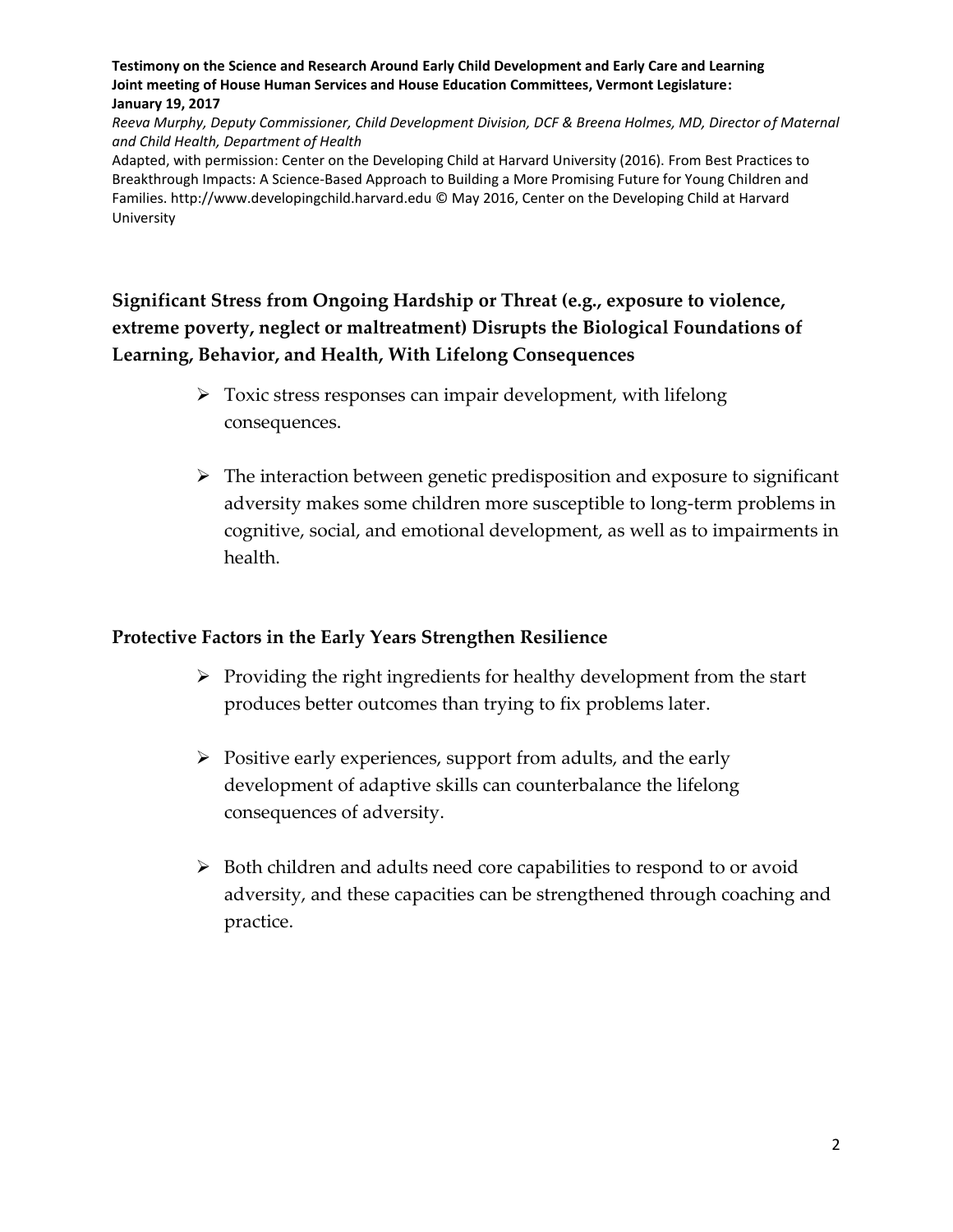*Reeva Murphy, Deputy Commissioner, Child Development Division, DCF & Breena Holmes, MD, Director of Maternal and Child Health, Department of Health*

Adapted, with permission: Center on the Developing Child at Harvard University (2016). From Best Practices to Breakthrough Impacts: A Science-Based Approach to Building a More Promising Future for Young Children and Families. http://www.developingchild.harvard.edu © May 2016, Center on the Developing Child at Harvard University

# **Lessons Learned from Five Decades of Program Evaluation Research**

This scientific "story" of development, did not exist 50 years ago when Head Start and other pioneering programs in the United States were created as part of President Lyndon Johnson's "War on Poverty" and later expanded under Presidents Richard Nixon and Gerald Ford. Today, the early childhood landscape includes a diverse array of policies and services designed to strengthen families' ability to support the healthy development of their children. These include Head Start/Early Head Start, primary health care, state-funded and private preschools, child care, home visiting, and programs for children with special needs. The body of evidence built around these programs during the past five decades is extensive and is the source of the "best practice" recommendations in this report.

### **Core Principles to Inform Policymaking and Program Development**

#1: Help adults – parents, teachers, child care staff – to strengthen their skills so they can support the healthy development of the children in their care.

#2: Tailor interventions to address sources of significant stress for families, such as homelessness, violence, children's special needs or parental depression.

#3: Support the Health and Nutrition of Children and Mothers Before, During, and After Pregnancy

#4: Improve the Quality of the Broader Caregiving Environment and increase economically disadvantaged families' access to higher quality care.

#5: Establish Clearly Defined Goals and Implement a curriculum or intervention plan that is designed to achieve those goals*.*

The science and research is compelling. We can and must do better, particularly for children in the first three years after birth and for families whose needs are not being met by existing policies and services.